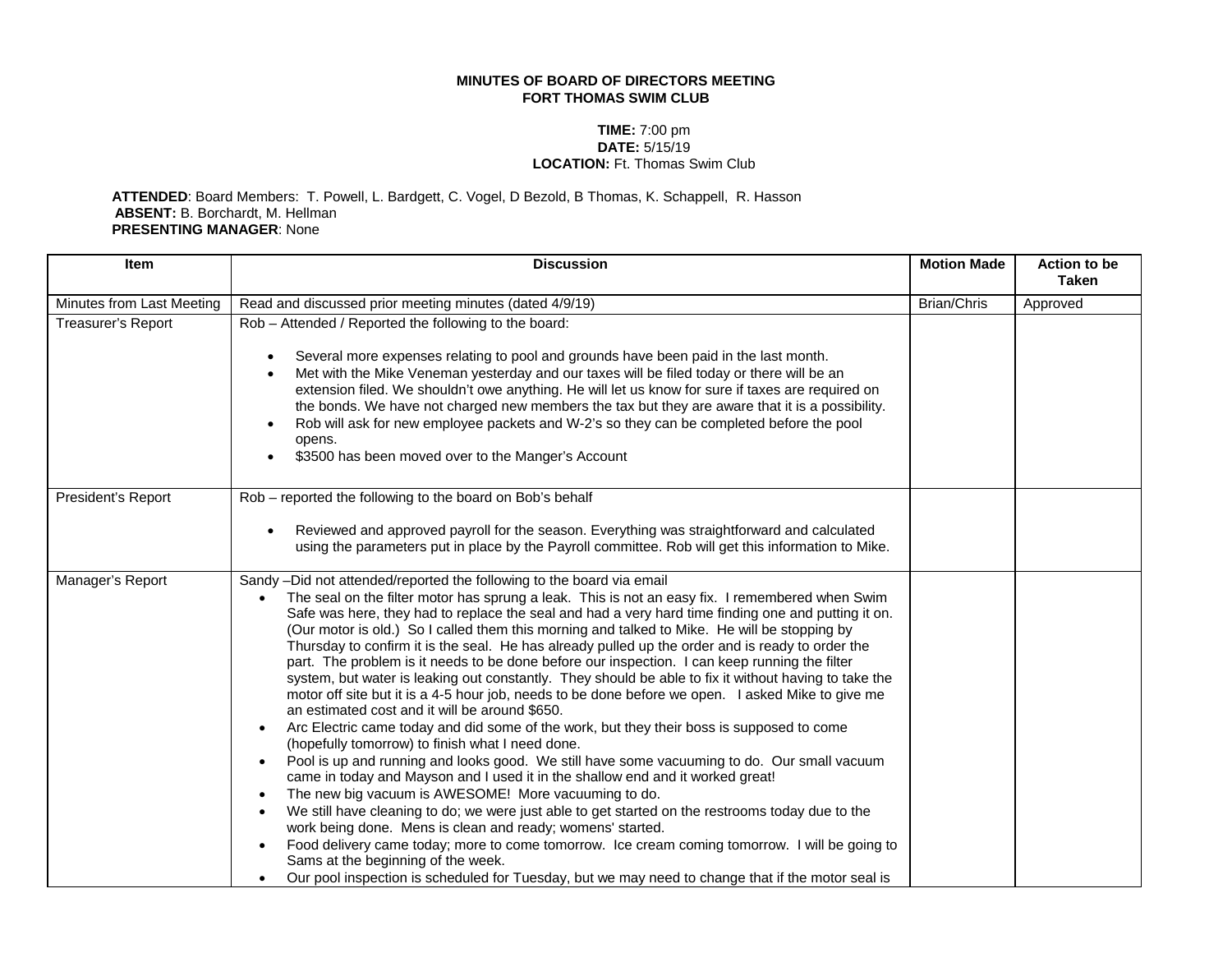| no.<br>$\mathbf{A}$<br>.<br>. |  |
|-------------------------------|--|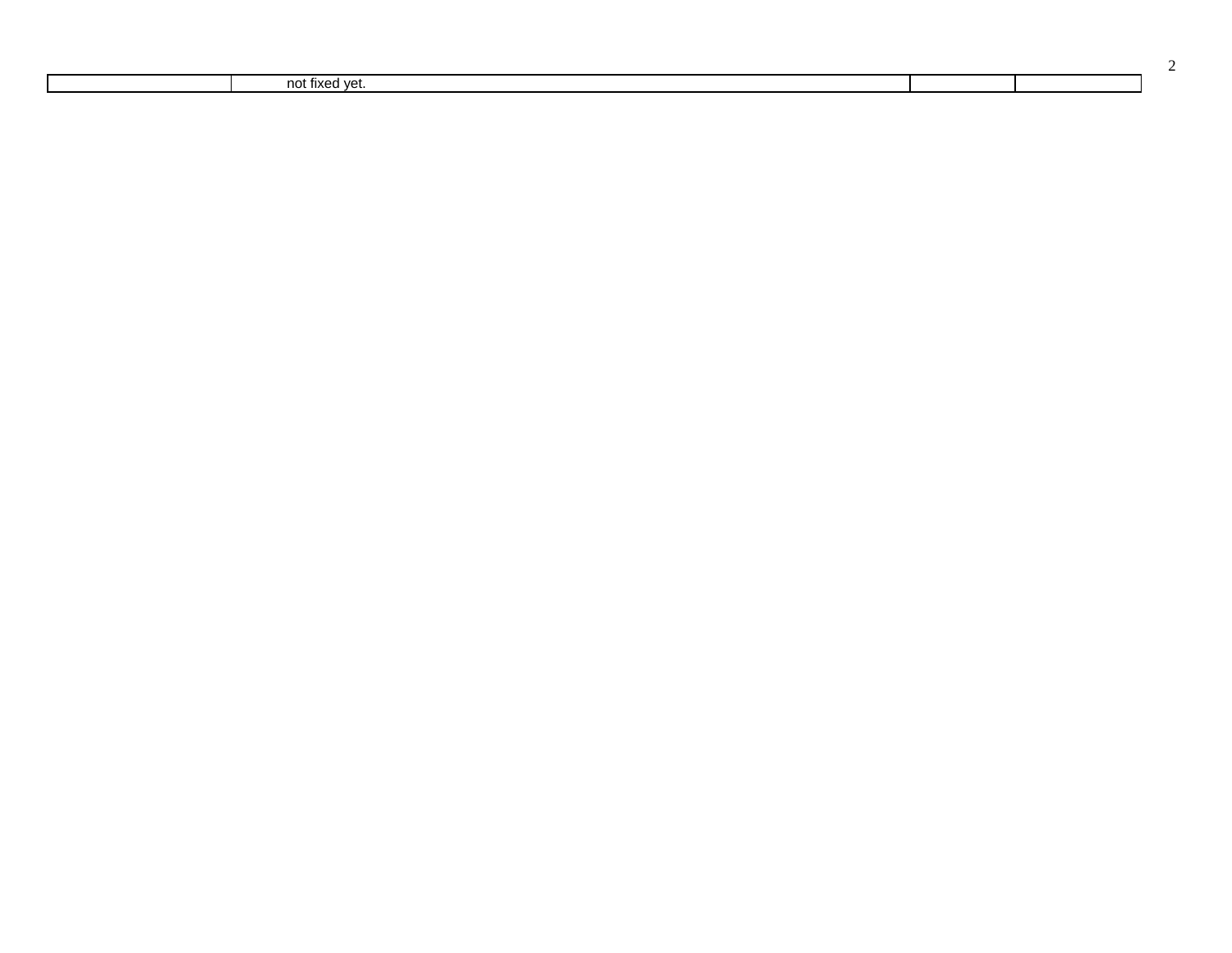| Pool & Grounds | Rob- reported the following to the board                                                                       |  |
|----------------|----------------------------------------------------------------------------------------------------------------|--|
|                | Diving Boards - new boards installed and fulcrums of both fixed. Outstanding item - longer rubber              |  |
|                | piece near fulcrum needs to be extended. Will be done prior to open.                                           |  |
|                | Painting of light poles and bath complete.                                                                     |  |
|                | Women's restroom - wall opened, rusted carriers removed and replaced. Cinder blocks replaced                   |  |
|                | and painted. Toilets mounted at standard 15" height, handicap standard 17". New faucets installed              |  |
|                | and moved to center.                                                                                           |  |
|                | Audio - should all be repaired and operational                                                                 |  |
|                | Concrete - Alex Scott is supposed to patch both spots near diving well prior to open. I followed up            |  |
|                | with him $5/14$ .                                                                                              |  |
|                | Ice Maker - not working. Appliance repairman called and a part has been ordered from Dupont.                   |  |
|                | Tricia ordered 4 large pots and will get flowers for them this week. Estimated cost is around \$300-           |  |
|                | \$350 for everything.                                                                                          |  |
|                | Brian reached out to the owner of the Texas Joe food truck and he is going to be donating a pretzel            |  |
|                | warmer machine to the pool. Brian will take care of getting this next week.                                    |  |
|                |                                                                                                                |  |
| Swim and Dive  | Rob-Attended / reported the following to the Board on Bob's behalf                                             |  |
|                | Meet the team night was rainy but good attendance.                                                             |  |
|                | Currently 88 kids signed up for the season.                                                                    |  |
|                | Lily Banks will be back as a coach so the staff is complete and the same as last year.                         |  |
|                |                                                                                                                |  |
| Membership     | Lori-Attended / reported the following:                                                                        |  |
|                | Received a request for a single membership from a long term member due to the fact that her<br>$\bullet$       |  |
|                | husband has a doctor's note to stay out of the sun. While the Board appreciates the                            |  |
|                | circumstances, it was determined that the request would not be granted due to the precedent set                |  |
|                | that all married couples must maintain a joint membership. There was concern that this would                   |  |
|                | lead to many more similar requests.                                                                            |  |
|                | As of the end of the meeting there was only 1 current member that still had payment outstanding.<br>$\bullet$  |  |
|                | It has been scheduled via an electronic bill pay and set to be in the PO Box by Monday. Mike has               |  |
|                | had contact with the member multiple times.                                                                    |  |
|                | There are currently 30 certificates turned in creating 30 openings. We have made it to number 40               |  |
|                | on the waiting list.                                                                                           |  |
|                | Alumni - We are at 24 Alumni memberships.                                                                      |  |
|                | About half of the new members that have received their packets have already paid.<br>$\bullet$                 |  |
|                | The possibility of raising the late fee next year and making it more strict that the late fee must be          |  |
|                | included with the dues payment and if not, membership will be suspended for all family members                 |  |
|                | until it is received was discussed.                                                                            |  |
| Activities     | Denise- attended and reported the following:                                                                   |  |
|                | Reviewed which board members would be working which grill outs. Brian will be at either July 7 or<br>$\bullet$ |  |
|                | Aug 4 <sup>th</sup> cookout.                                                                                   |  |
|                | May 26: Chris, Kim and Bob                                                                                     |  |
|                | July 7: Kevin, Rob and Lori                                                                                    |  |
|                | Aug 4: Denise, Mike, Tricia                                                                                    |  |
|                | Summer calendar is complete and was reviewed by the board. A couple updates are being made                     |  |
|                | and then it will be posted on the bulletin board, the website and Facebook.                                    |  |
|                | Food Truck for June 14 is Texas Joe and July 12 is Packhouse                                                   |  |
|                |                                                                                                                |  |